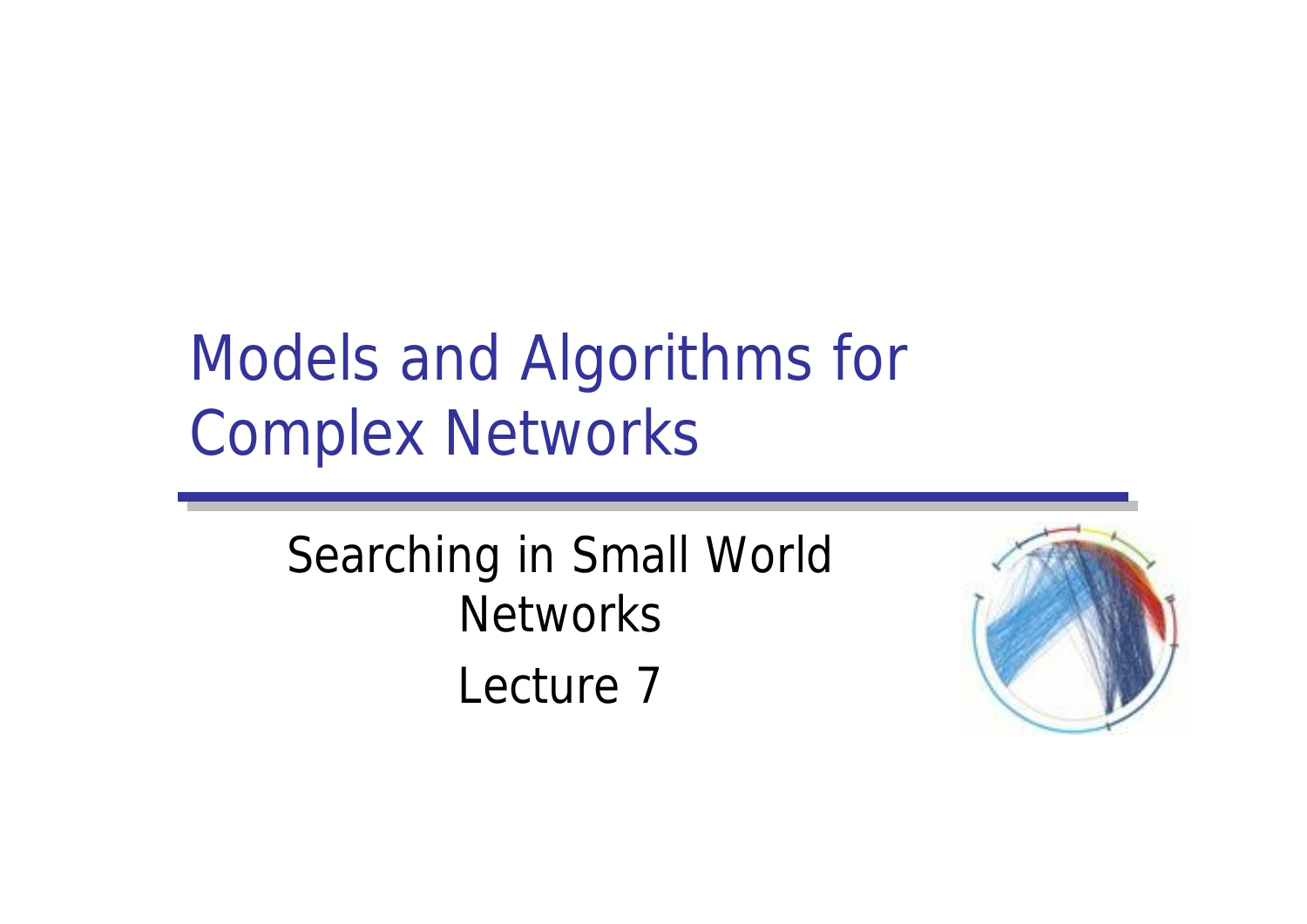

## § Small worlds: networks with short paths



Stanley Milgram (1933-1984): "The man who shocked the world"

Obedience to authority (1963)

Small world experiment (1967)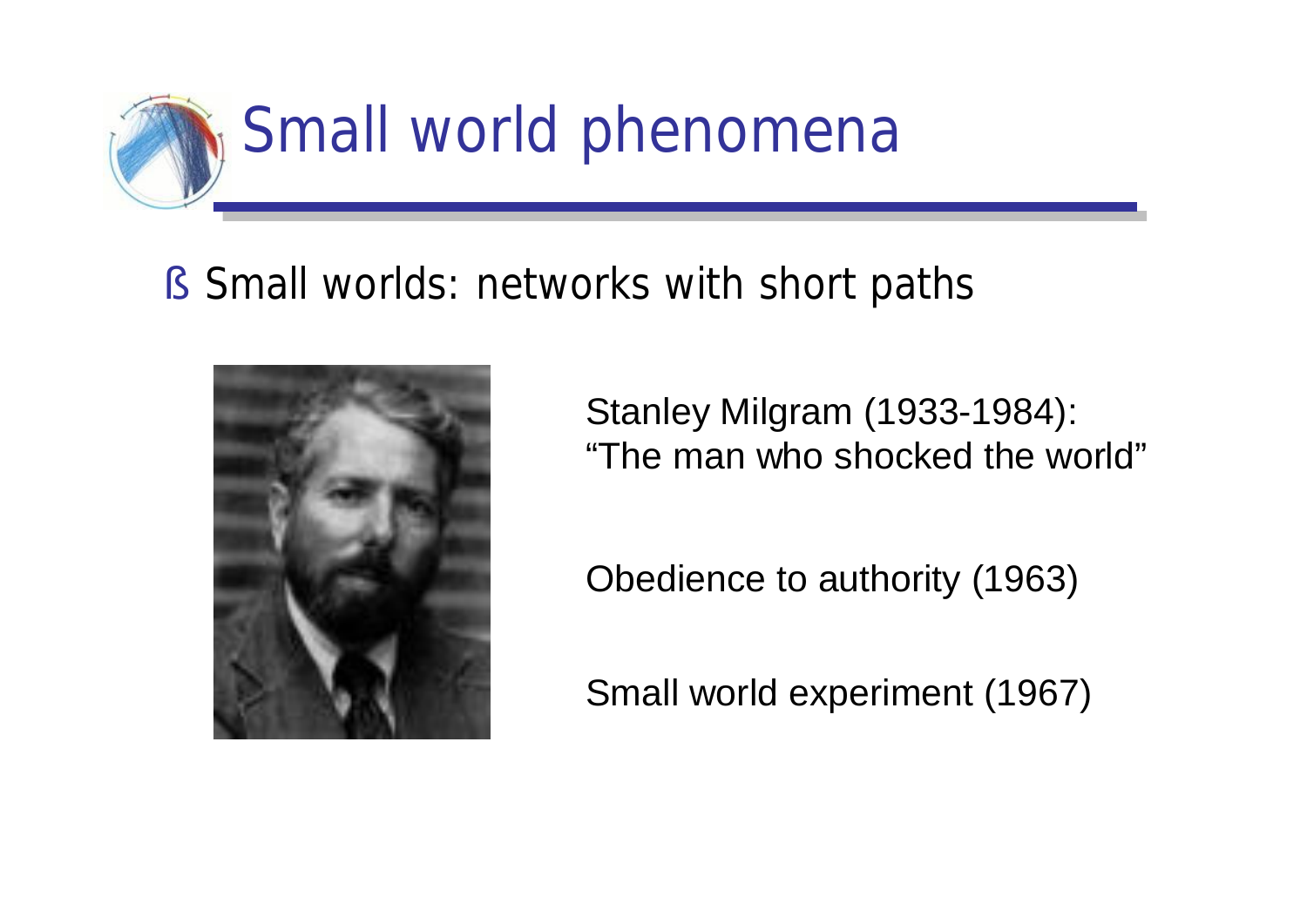

- § Letters were handed out to people in Nebraska to be sent to a target in Boston
- § People were instructed to pass on the letters to someone they knew on first-name basis
- § The letters that reached the destination followed paths of length around 6
- § Six degrees of separation: (play of John Guare)

§ Small world project: <http://smallworld.columbia.edu/index.html>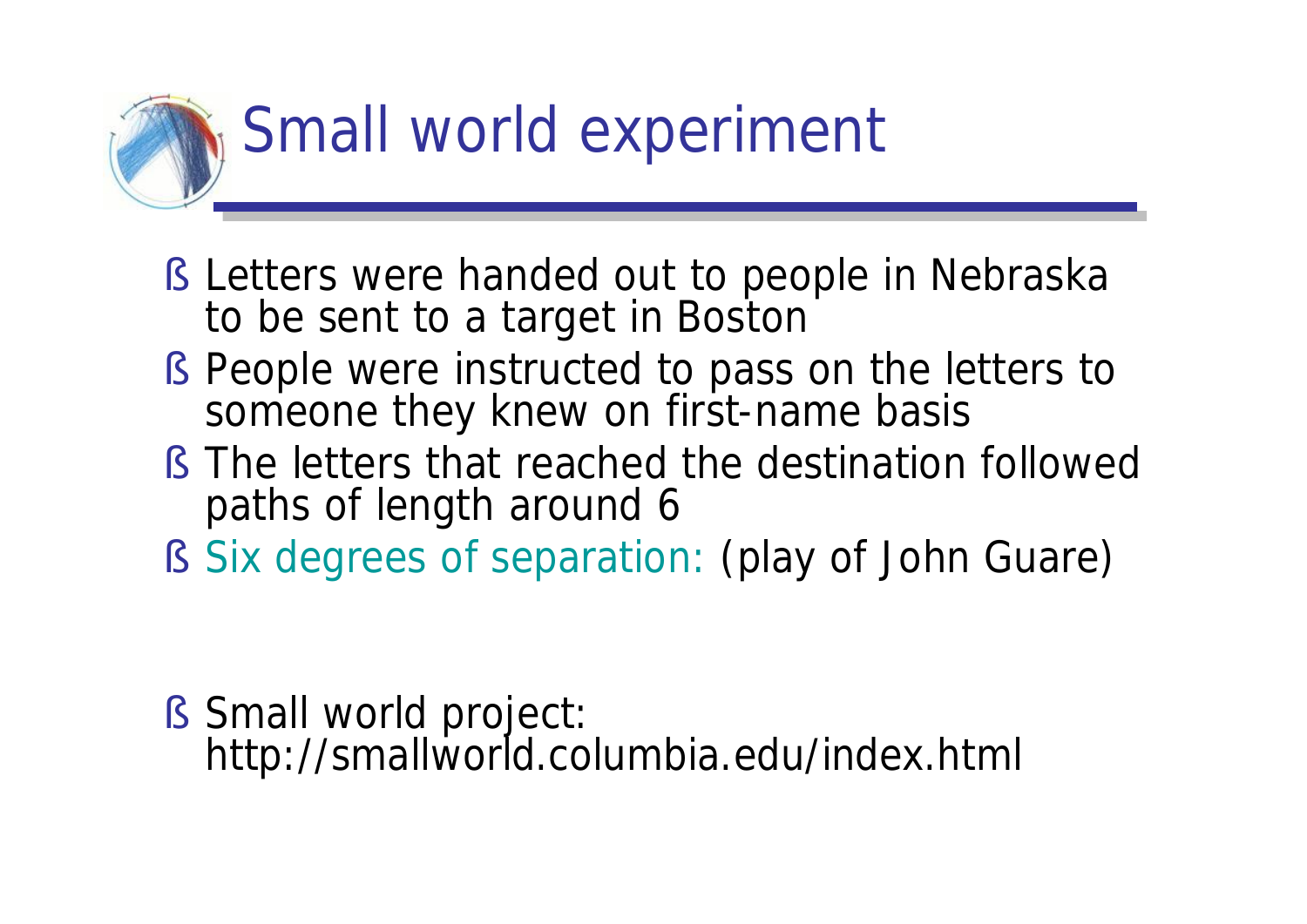

- § What did Milgram's experiment show?
	- § (a) There are short paths in large networks that connect individuals
	- § (b) People are able to find these short paths using a simple, greedy, decentralized algorithm
- § Small world models take care of (a)
- § Kleinberg: what about (b)?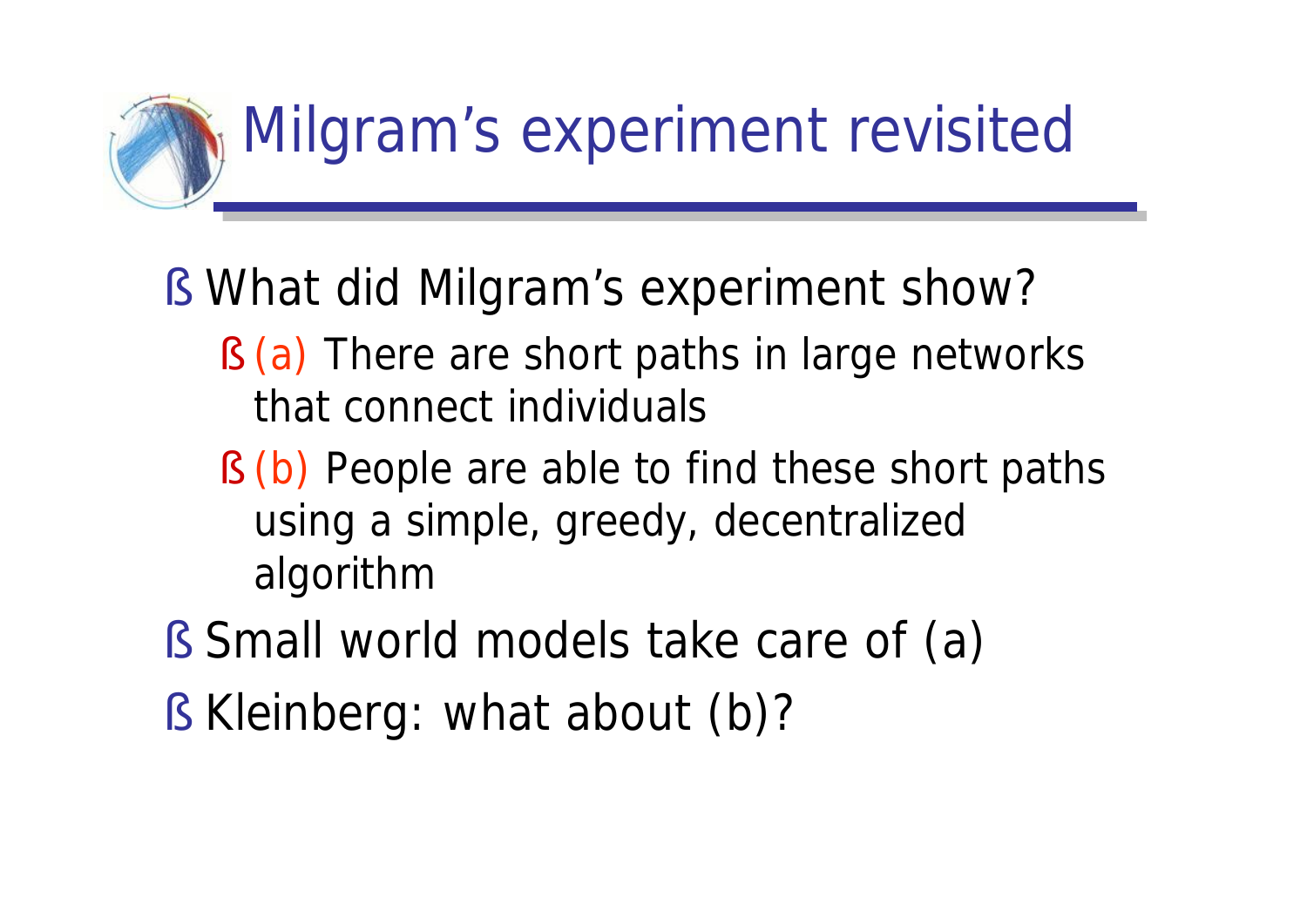

- § Consider a directed 2-dimensional lattice
- § For each vertex **u** add q shortcuts
	- § choose vertex v as the destination of the shortcut with probability proportional to  $[d(u,v)]$ <sup>-r</sup>
	- § when  $r = 0$ , we have uniform probabilities

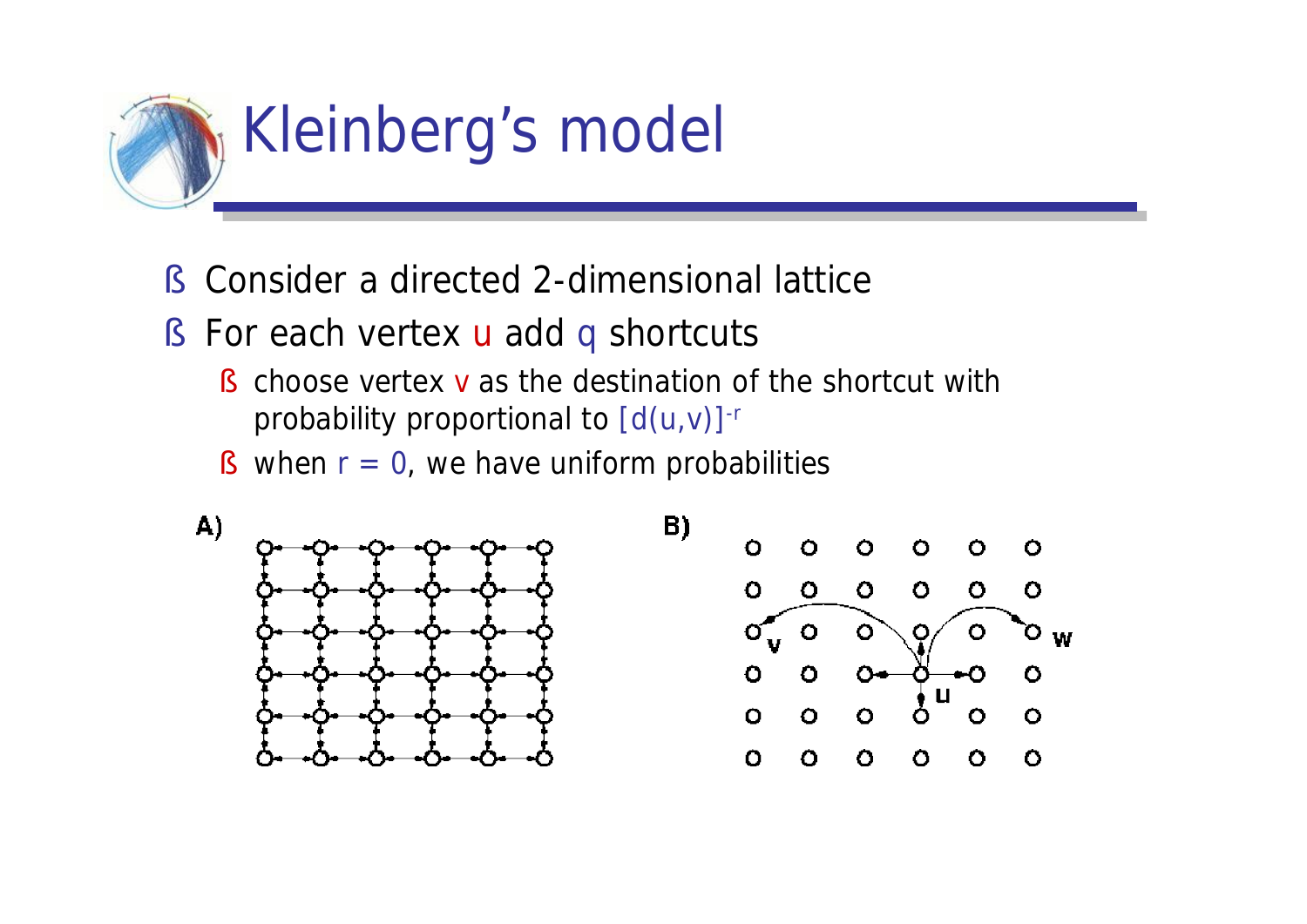## Searching in a small world

- § Given a source s and a destination t, the search algorithm
	- 1. knows the positions of the nodes on the grid (geography information)
	- 2. knows the neighbors and shortcuts of the current node (local information)
	- 3. operates greedily, each time moving as close to t as possible (greedy operation)
	- 4. knows the neighbors and shortcuts of all nodes seen so far (history information)
- § Kleinberg proved the following
	- § When  $r=2$ , an algorithm that uses only local information at each node (not 4) can reach the destination in expected time  $O(log^2 n)$ .
	- § When r<2 a local greedy algorithm  $(1-4)$  needs expected time  $\Omega(n^{(2-r)/3})$ .
	- § When  $r>2$  a local greedy algorithm (1-4) needs expected time  $\Omega(n^{(r-2)/(r-1)})$ .

- § Generalizes for a d-dimensional lattice, when  $r=d$  (query time is independent of the lattice dimension)
	- $d = 1$ , the Watts-Strogatz model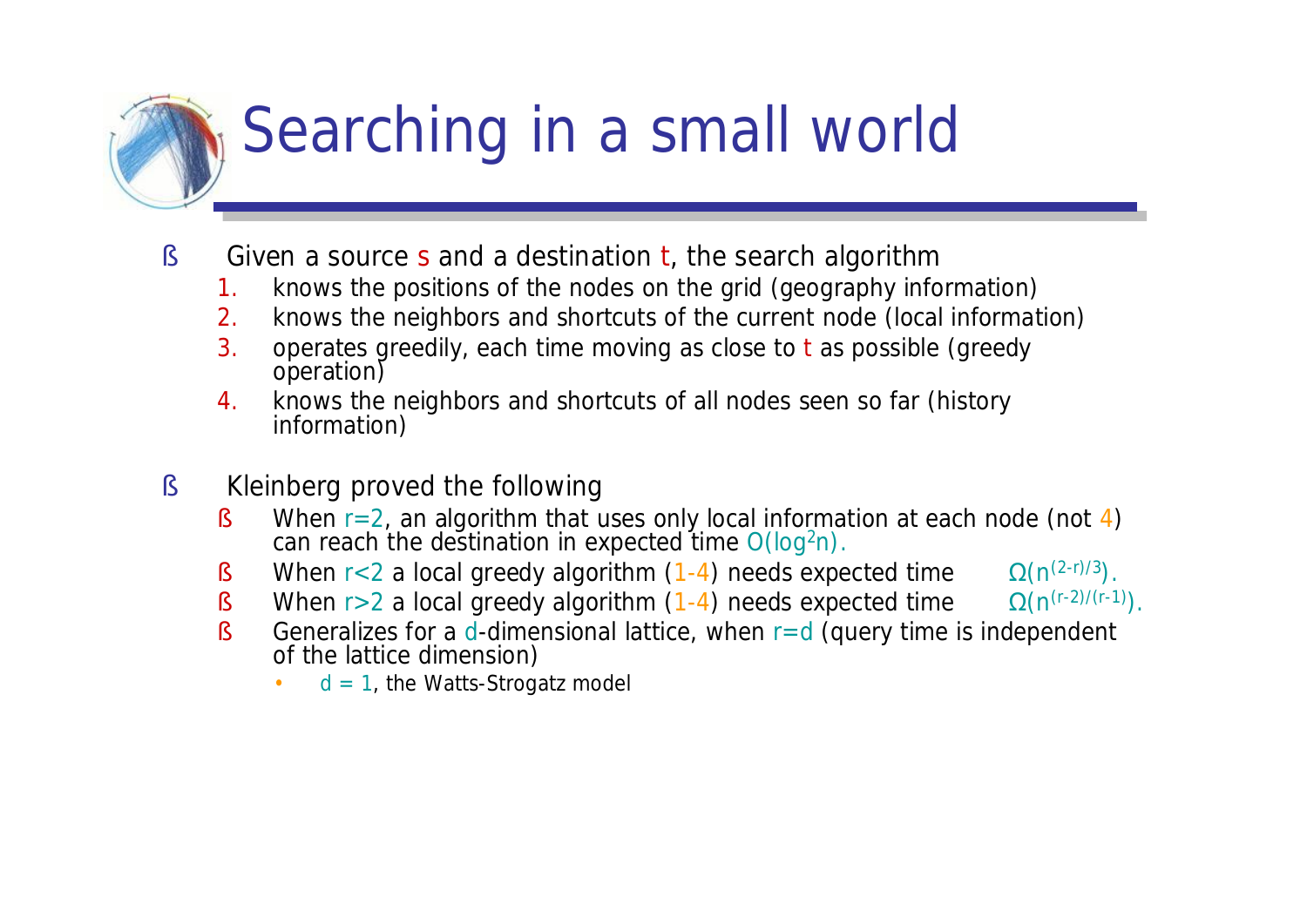

- § Given a source s and a destination t, the search algorithm
	- 1. knows the positions of the nodes on the grid (geography information)
	- 2. knows the neighbors and shortcuts of the current node (local information)
	- 3. operates greedily, each time moving as close to t as possible (greedy operation)
	- 4. knows the neighbors and shortcuts of all nodes seen so far (history information)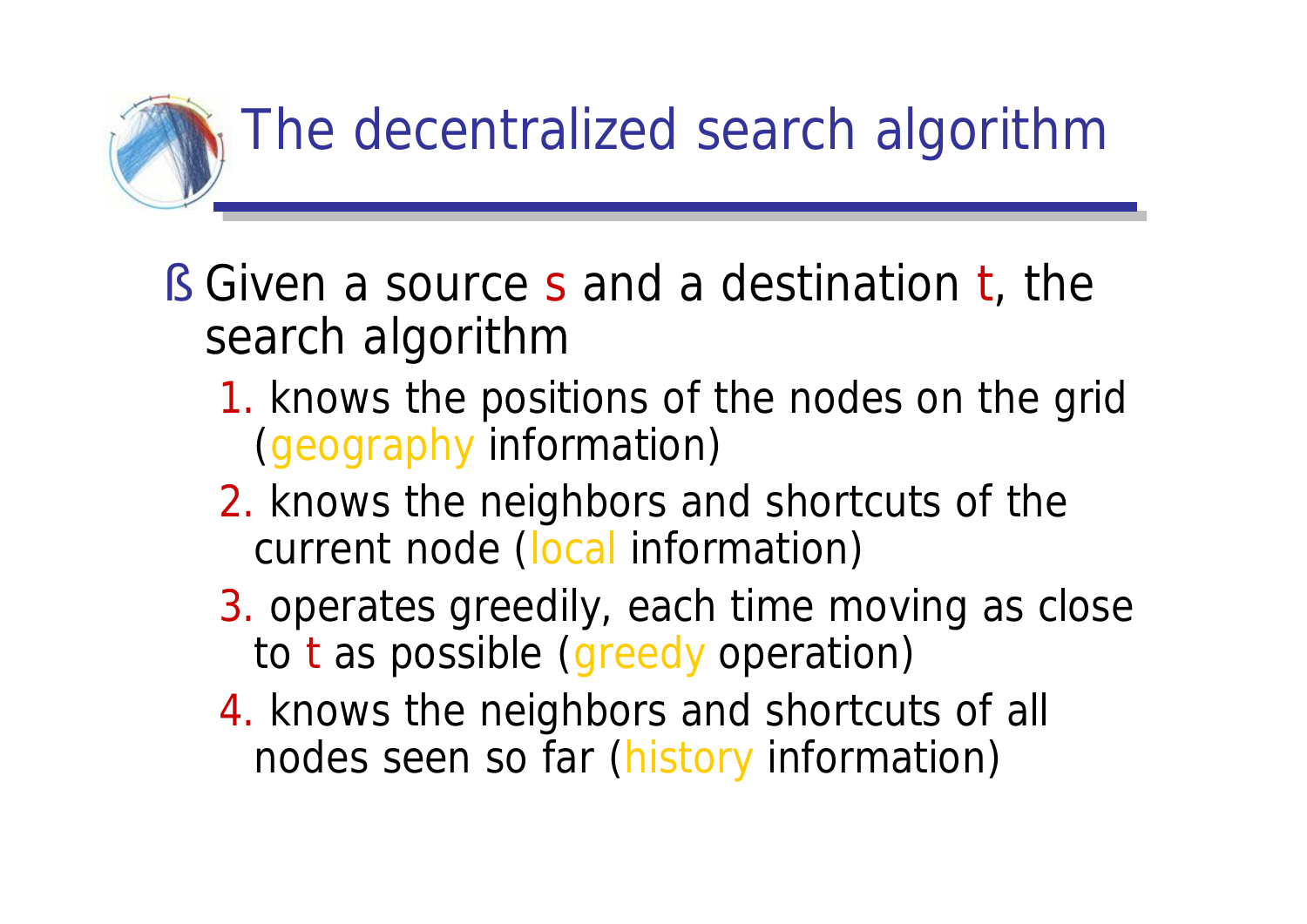

- § The search algorithm
	- 1. knows the positions of the nodes on the grid (geography information)
	- 2. knows the neighbors and shortcuts of the current node (local information)
	- 3. operates greedily, each time moving as close to t as possible (greedy operation)
	- 4. knows the neighbors and shortcuts of all nodes seen so far (history information)
- § When  $r=2$ , an algorithm that uses only local information at each node (not 4) can reach the destination in expected time O(log<sup>2</sup>n).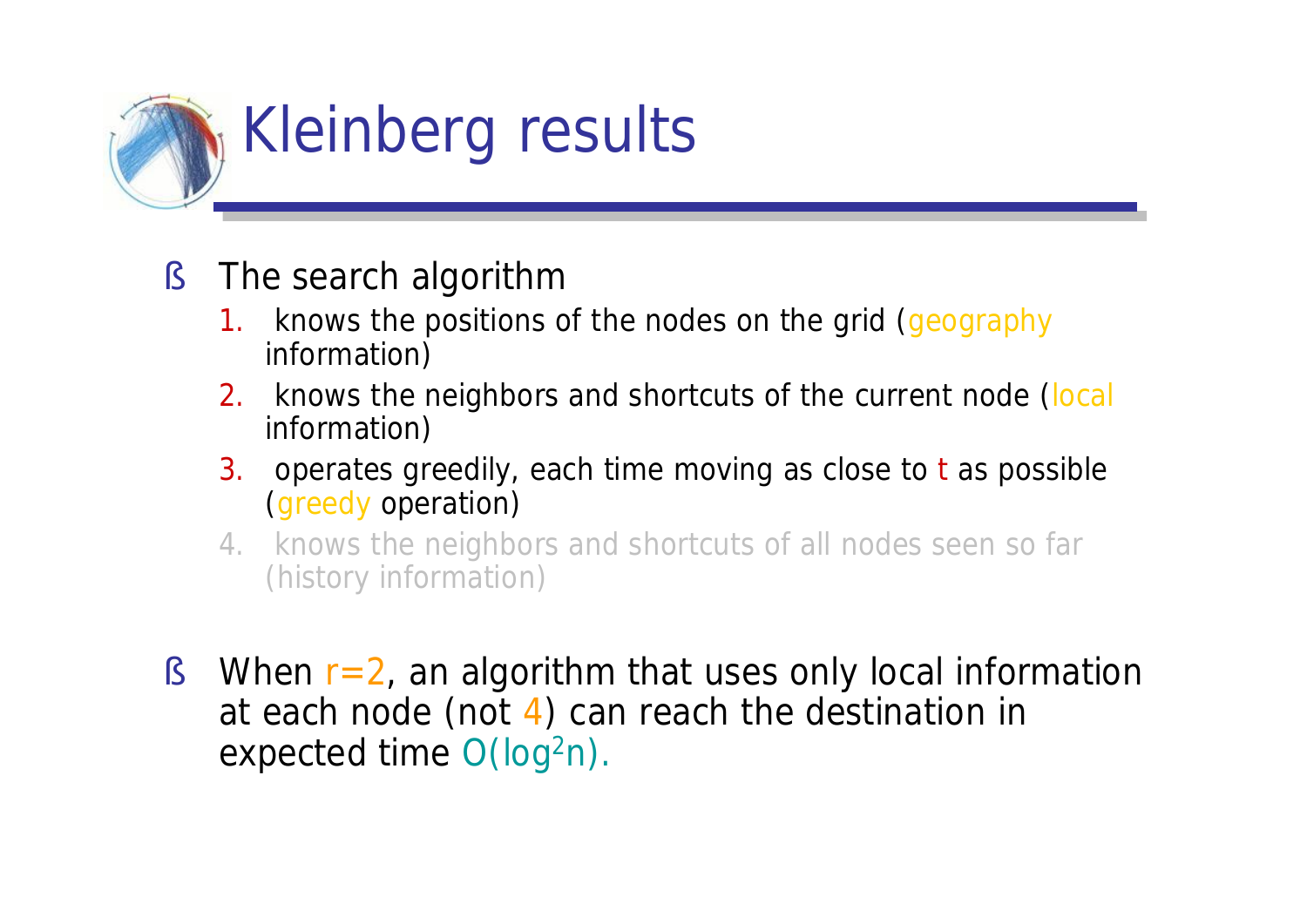

- § The search algorithm
	- 1. knows the positions of the nodes on the grid (geography information)
	- 2. knows the neighbors and shortcuts of the current node (local information)
	- 3. operates greedily, each time moving as close to t as possible (greedy operation)
	- 4. knows the neighbors and shortcuts of all nodes seen so far (history information)
- § When r<2 a local greedy algorithm (1-4) needs expected time  $\Omega(n^{(2-r)/3})$ .
- § When r>2 a local greedy algorithm (1-4) needs expected time  $\Omega(n^{(r-2)/(r-1)})$ .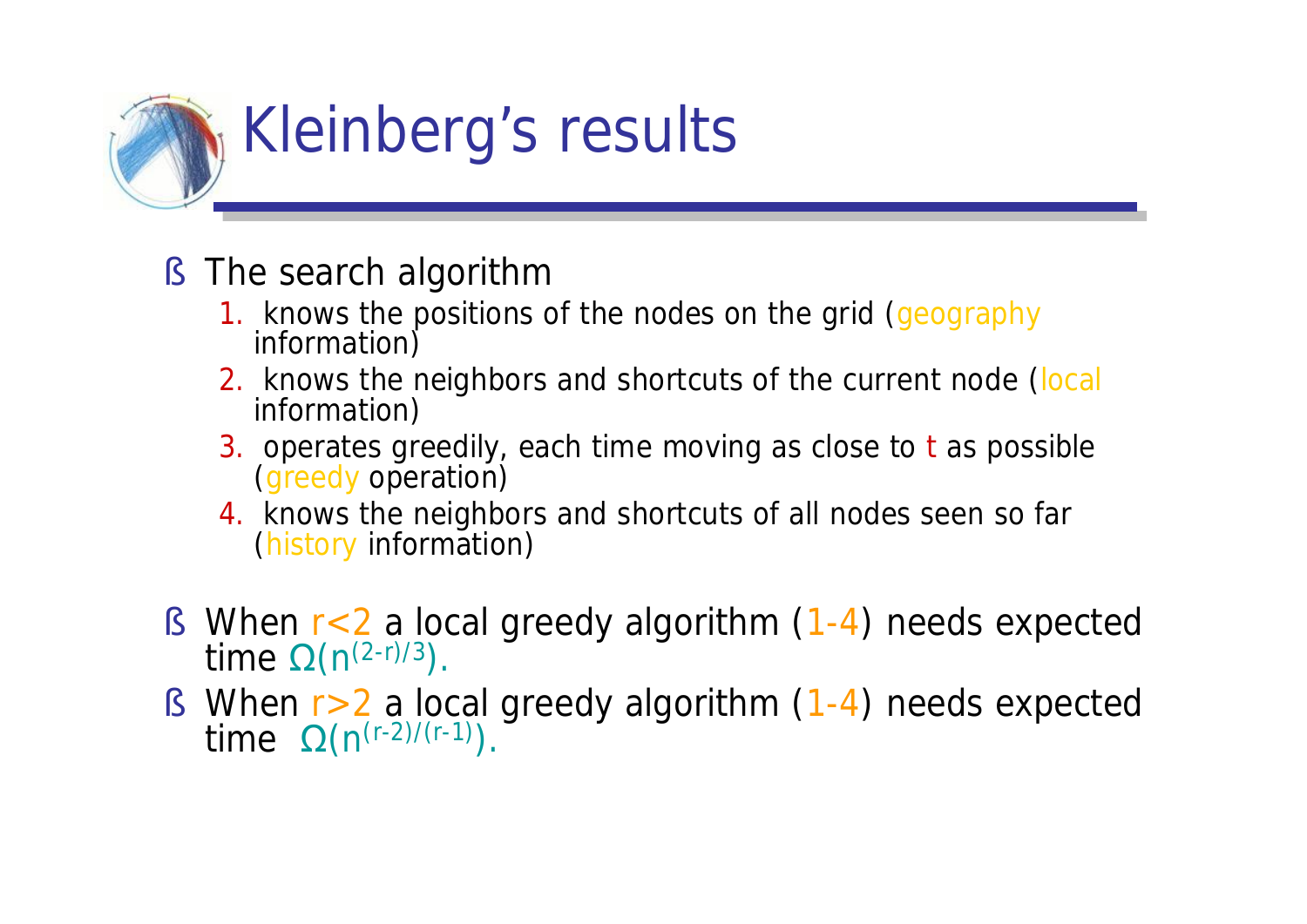## Searching in a small world

- § For  $r < 2$ , the graph has paths of logarithmic length (small world), but a greedy algorithm cannot find them
- § For  $r > 2$ , the graph does not have short paths
- § For  $r = 2$  is the only case where there are short paths, and the greedy algorithm is able to find them

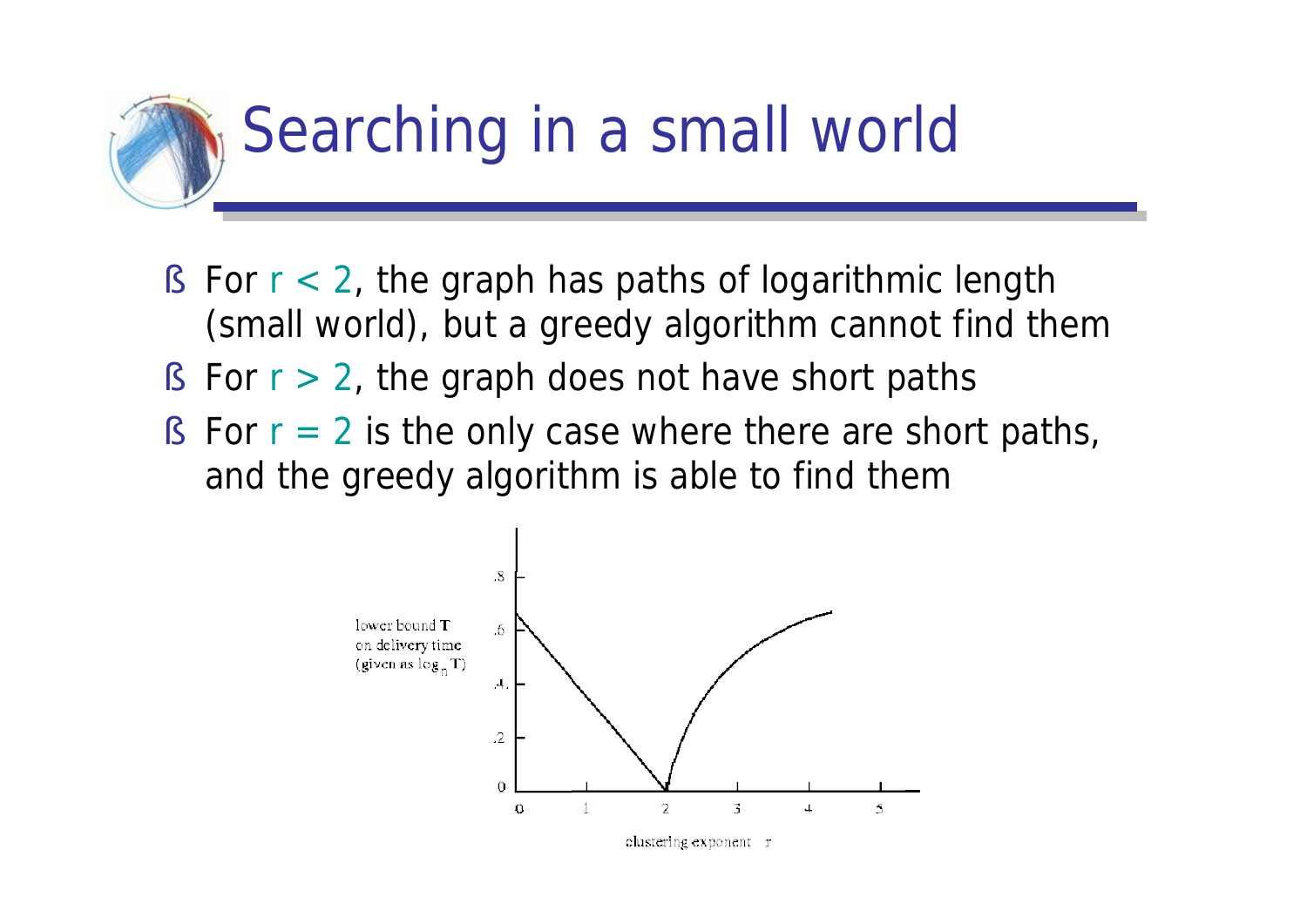

- § When  $r=2$ , an algorithm that uses only local information at each node (not 4) can reach the destination in expected time  $O(log^2 n)$ .
- § When r<2 a local greedy algorithm (1-4) needs expected time  $\Omega(n^{(2-r)/3})$ .
- § When r>2 a local greedy algorithm (1-4) needs expected time  $\Omega(\Pi^{(r-2)/(r-1)})$ .
- § The results generalize for a d-dimensional grid. The algorithm works in expected  $O(log^2 n)$  time, when  $r = d$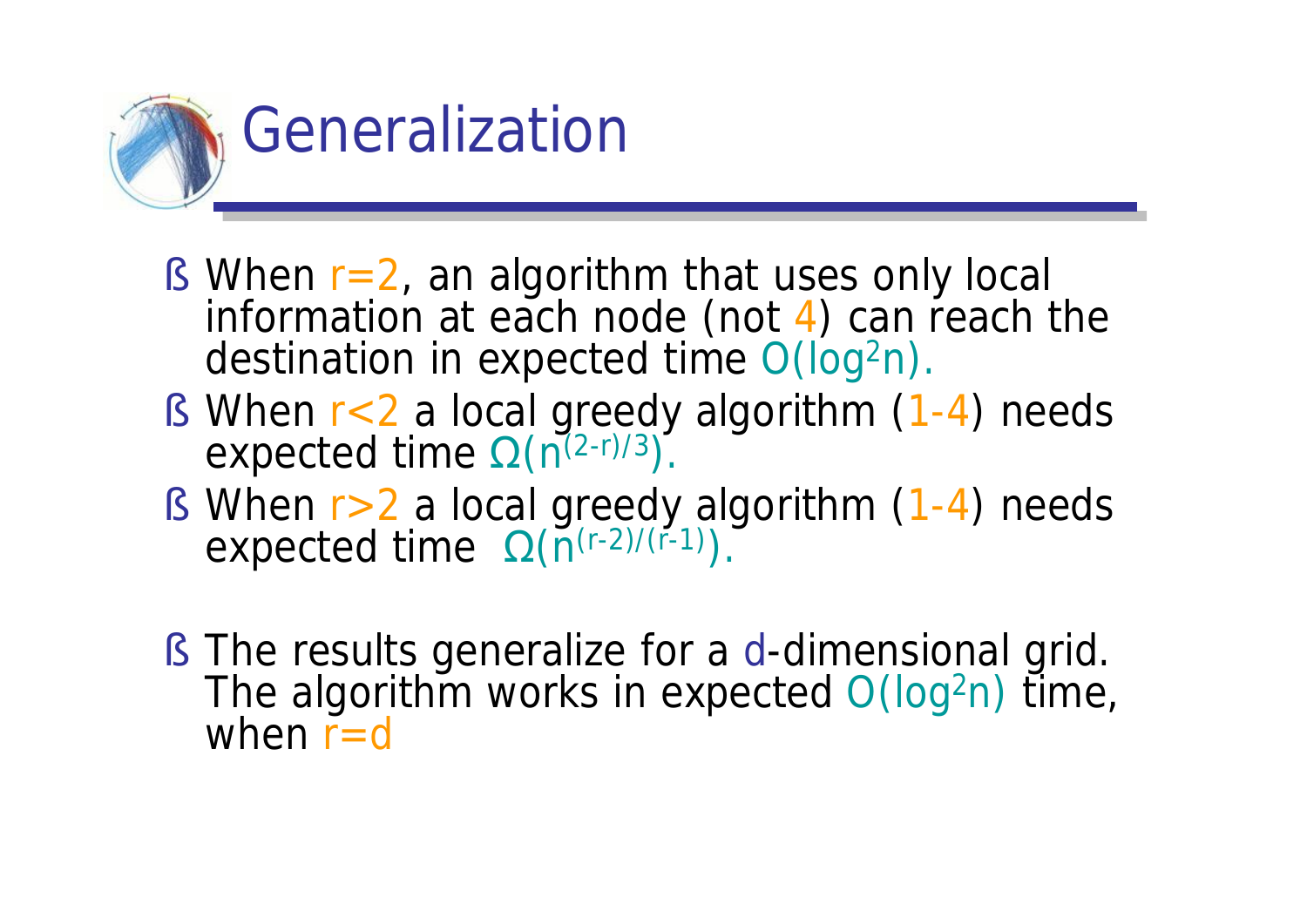

- § If there are logn shortcuts, then the search time is O(logn)
	- § we save the time required for finding the shortcut
- § If we know the shortcuts of logn neighbors the time becomes  $O(log^{1+1/d}n)$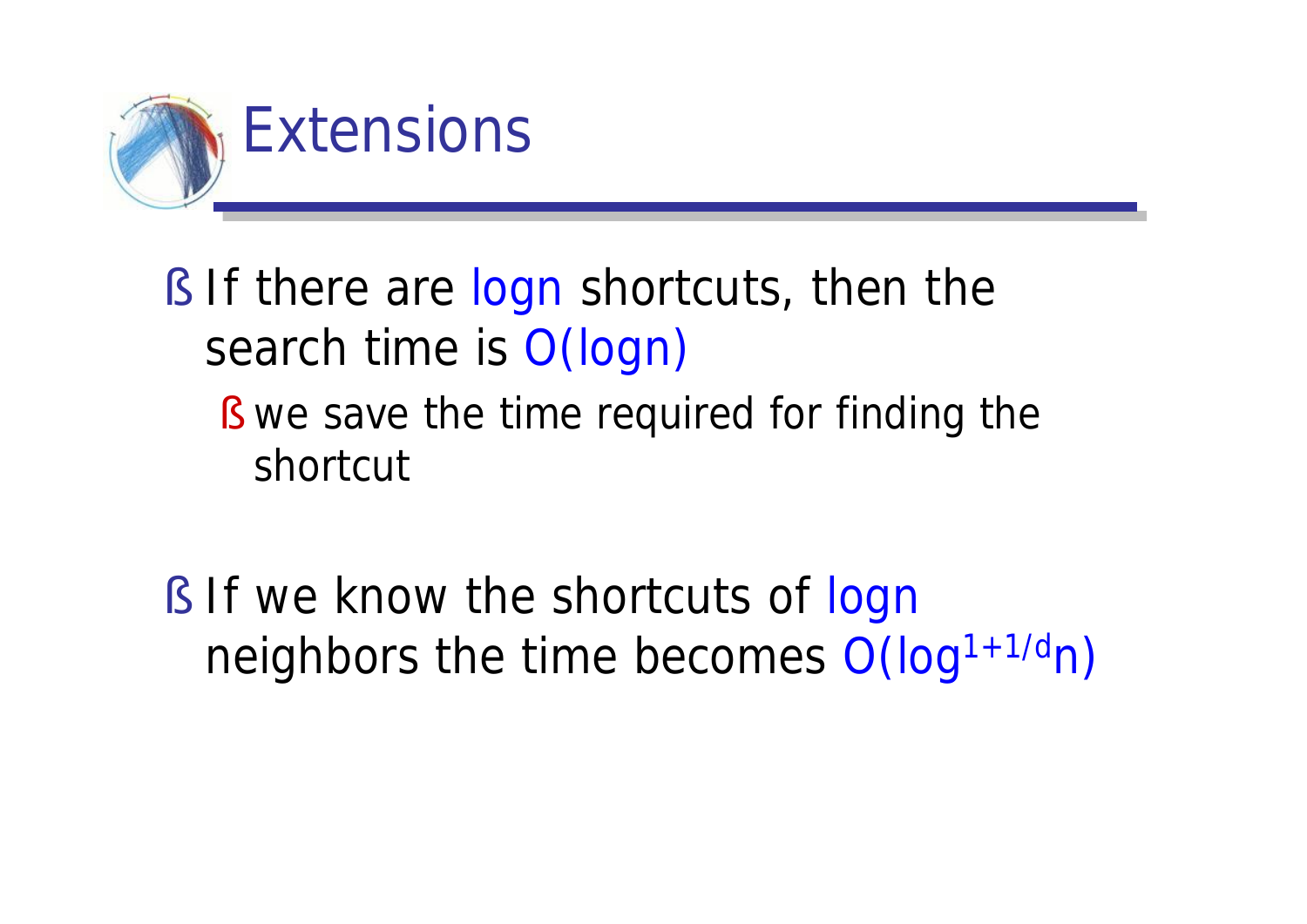

- § Lattice captures geographic distance. How do we capture social distance (e.g. occupation)?
- § Hierarchical organization of groups
	- § distance  $h(i,j)$  = height of Least Common Ancestor

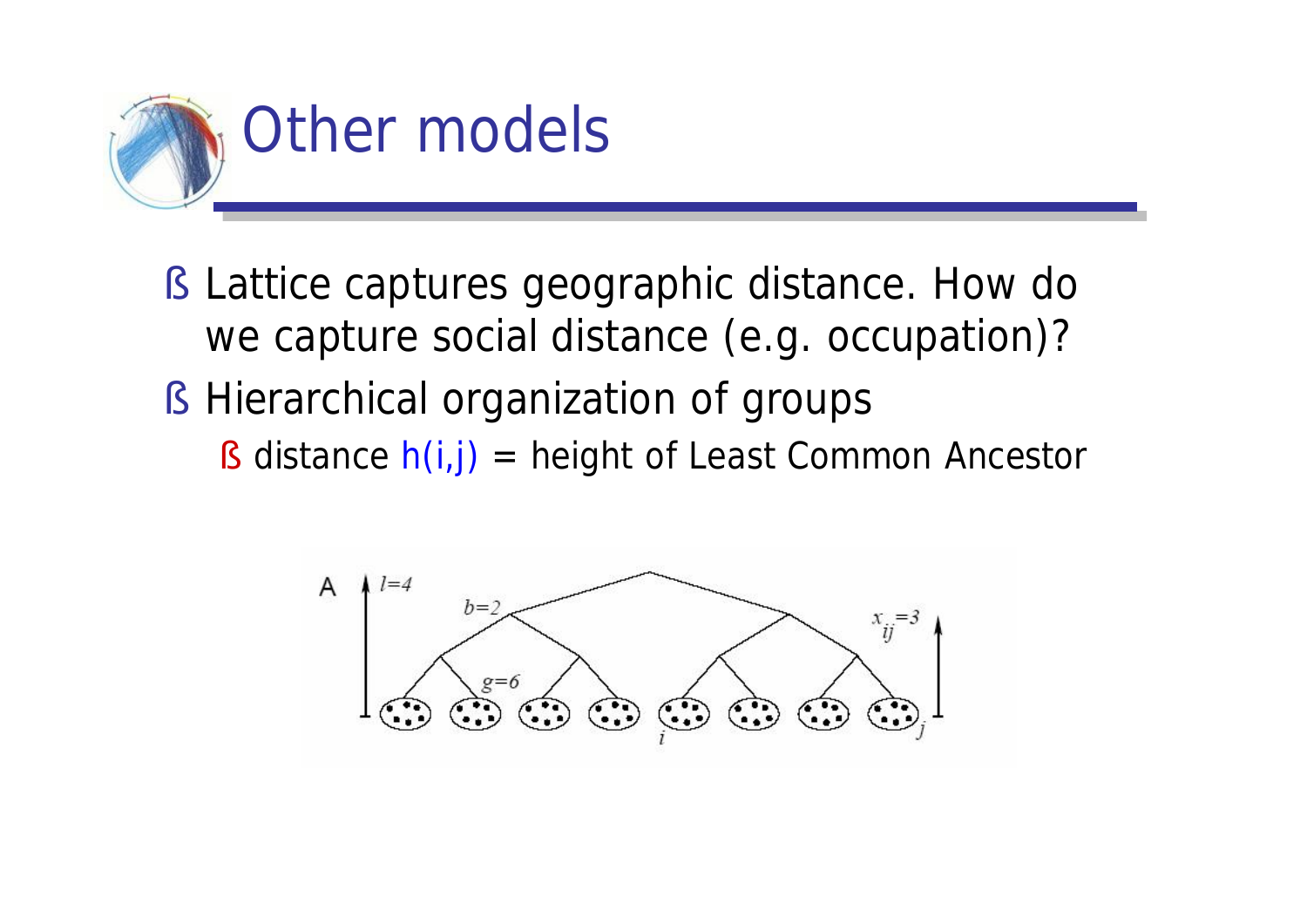

§ Generate links between leaves with probability proportional to b-ah(i,j) § **b**=2 the branching factor

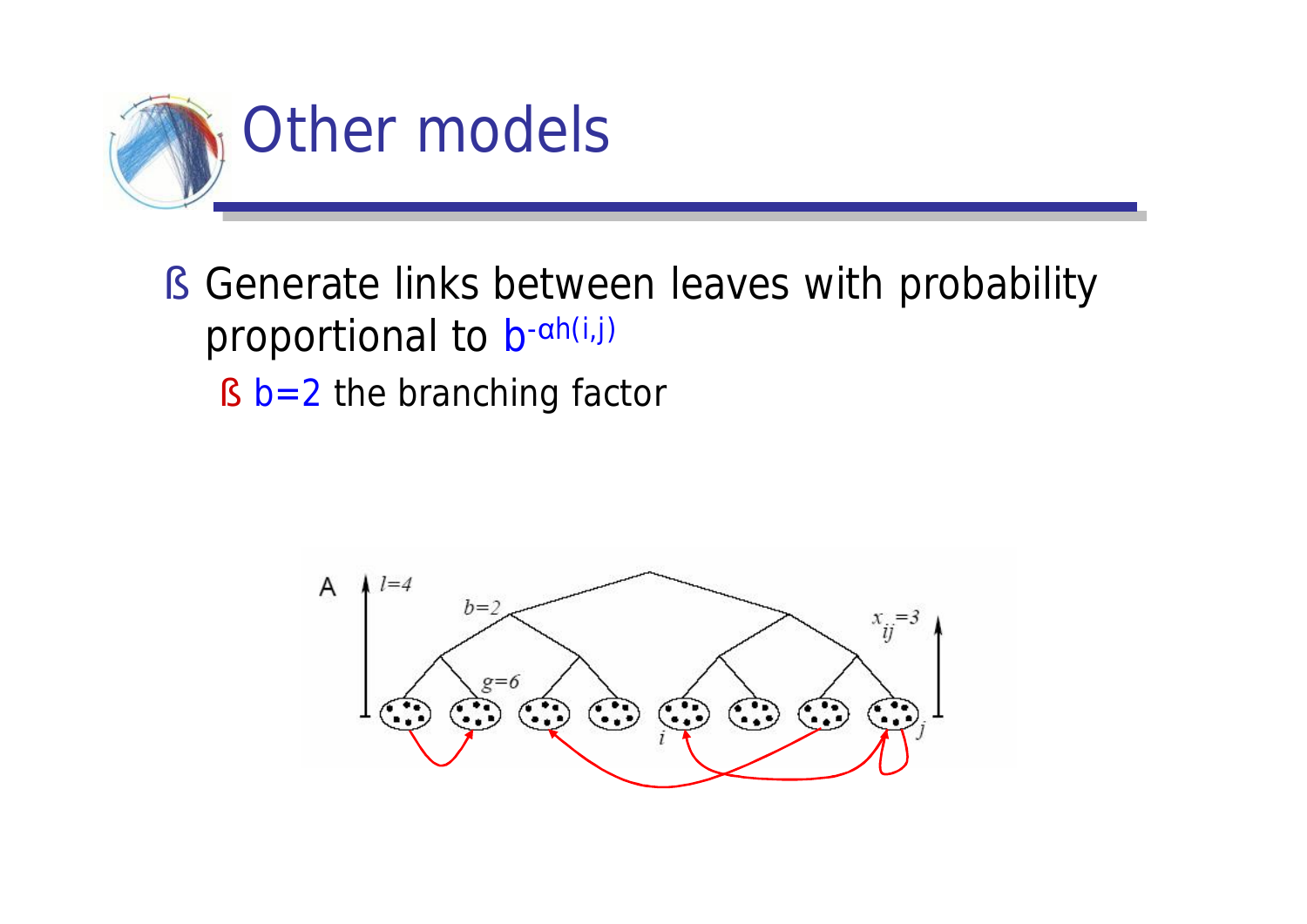

- § Theorem: For  $\alpha=1$  there is a polylogarithimic search algorithm. For  $\alpha \neq 1$  there is no decentralized algorithm with poly-log time
	- § note that  $\alpha=1$  and the exponential dependency results in uniform probability of linking to the subtrees

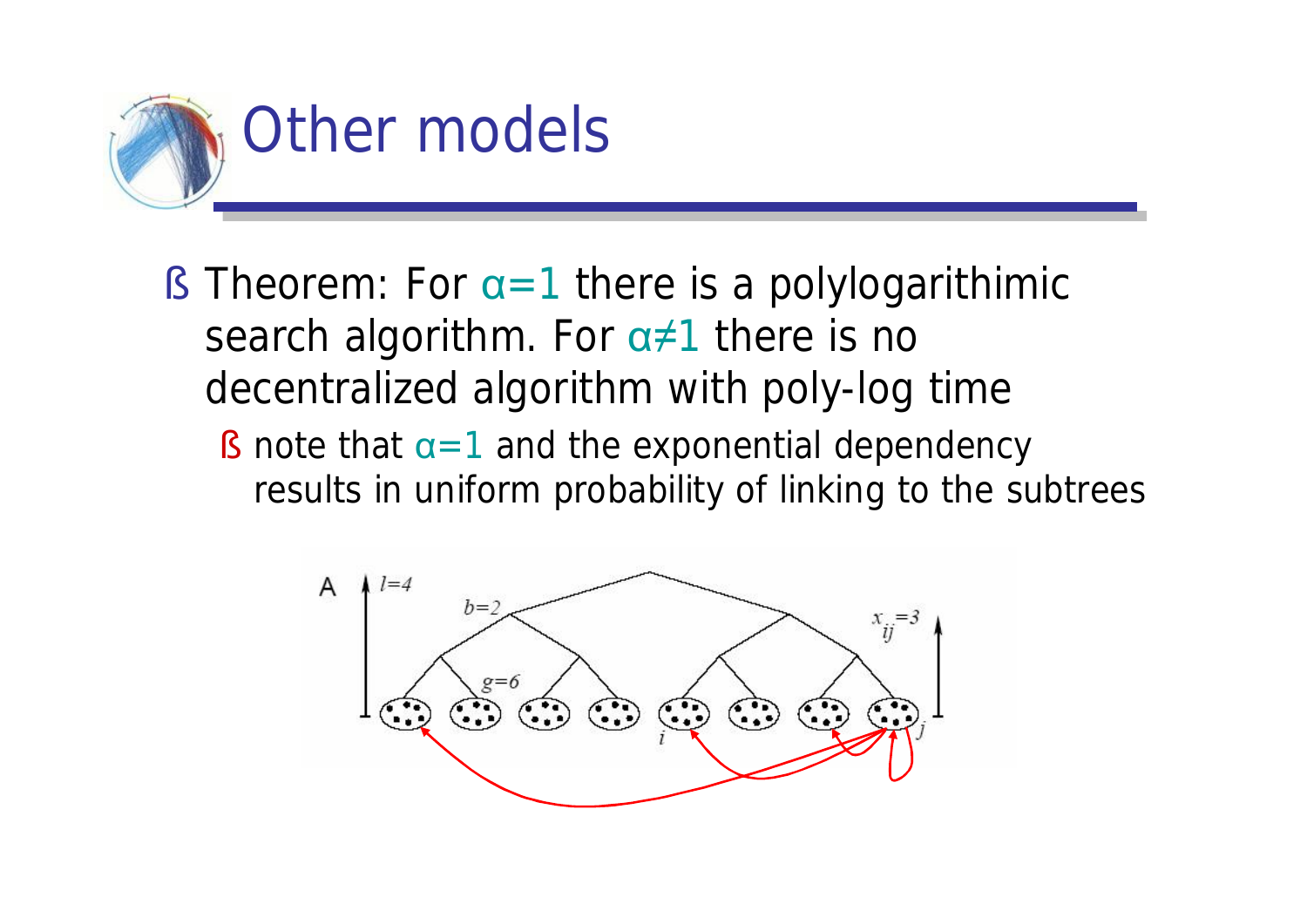

- § Kleinberg considered the case that you can fix your network as you wish. What if you cannot?
- § [Adamic et al.] Instead of performing simple BFS flooding, pass the message to the neighbor with the highest degree
- § Reduces the number of messages to  $O(n^{(a-2)/(a-1)})$